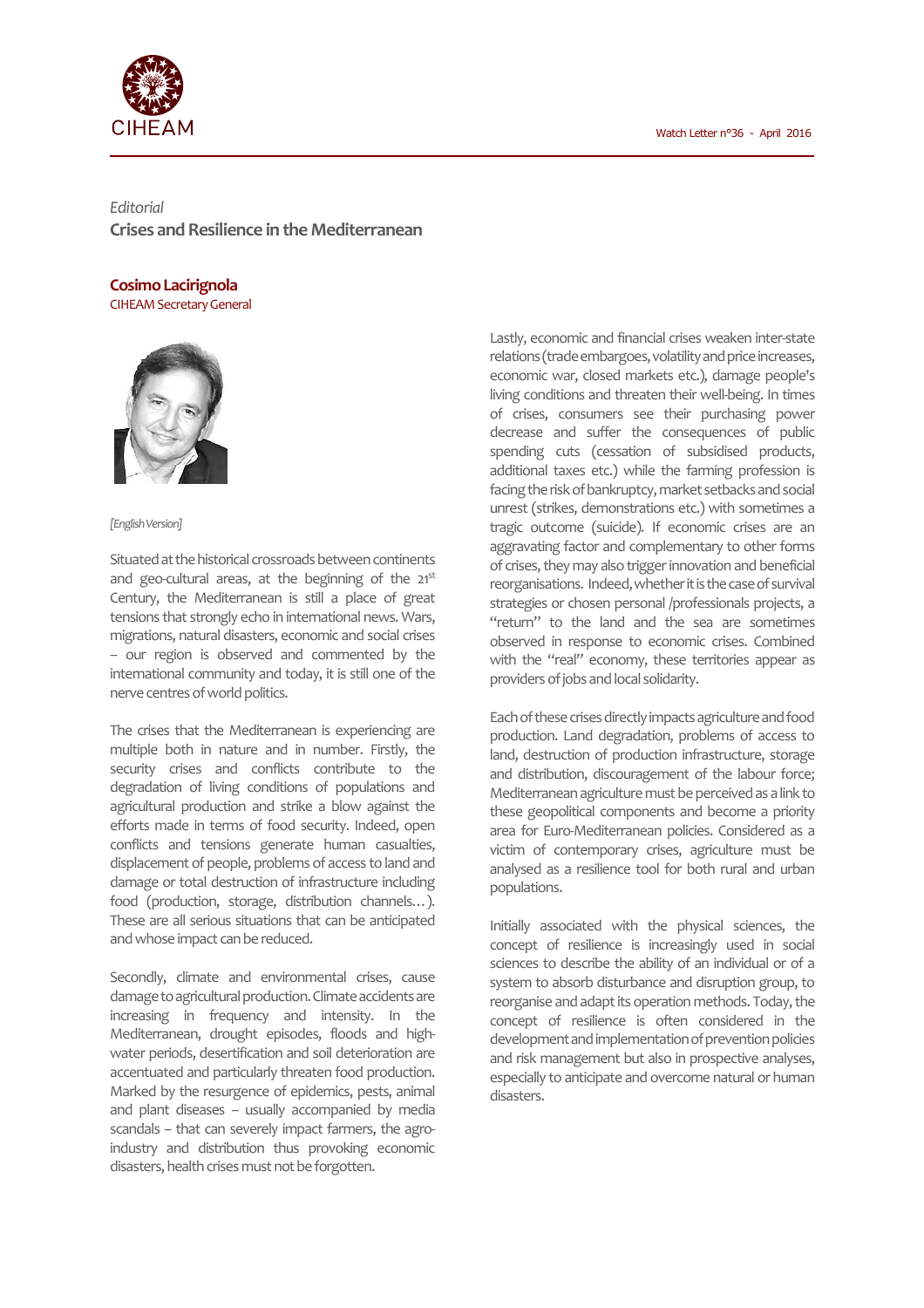

In its Strategic Agenda 2025, the CIHEAM proposed to use agriculture as a tool for the prevention of risks and the management of tensions particularly revolving around four main axes: mobilities and migrations, climate change, plant and animal health and agricultural markets (changing patterns of agricultural production and jobs, reconfiguration of rural areas, adaptation to economic conditions and climate change etc.) are at the heart of this principle of resilience but are still little studied in social and political sciences.

Agriculture fosters solidarity and strengthens cooperation between peoples. This is the message that the CIHEAM has been carrying since 1962, that of a "human" Mediterranean. Counting on the mobilisation of States, international organisations, non-governmental organisations, regional and local authorities, research centres, agricultural organisations…agriculture contributes to strengthen the ties between Mediterranean countries and to rebuild peace where it has been weakened.

In this new *Watch Letter*, the CIHEAM wishes to present various Mediterranean situations where agriculture has a role to play in crisis management. Climate change has a significant impact on agriculture, which must therefore be considered as a main tool for adaptation and mitigation. As real sinks of greenhouse gases, when exploited appropriately, oceans, soils and biomass can contribute to the struggle against climate change. In the Mediterranean, which is considered as a climate change hot spot, there are several initiatives aimed at promoting the development of more sustainable and more environmentally friendly production methods.

In a context of conflict, agriculture is regularly overlooked in strategic analysis. Yet, extra-urban populations are often marginalised and suffer the consequences: loss of access to markets, devaluation of agricultural land and destruction of infrastructure. Food security is therefore threatened and aggravates tensions.

The development of agricultural policies can also be perceived as an important means of creating rural wellbeing. The FAO estimates that investment in agriculture is eleven times more effective in reducing poverty than in any other sector. Agriculture must therefore be regarded as a lever for economic and social development in rural areas and thus contribute to the decrease in the number of people wishing to leave the countryside or the country due to lack of attractive prospects.

However, far from being a miracle solution to all these problems, agriculture has a huge potential as a tool for development, resilience and peace that deserves to be analysed and exploited by state and international powers. In this context, the CIHEAM here provides a collection of studies, testimonies and analyses written by authors with various profiles on contemporary and historical issues directly or indirectly related to the Mediterranean region.

This issue could have addressed the issue of invasive species, as their impact on the stability of agricultural production is very important. However, issue number 33 of the *Watch Letter* was devoted to this theme in 2015. Regarding health crises related to animal health that will be tackled in some articles of this publication, an issue will focus on the subject in 2017.

I would particularly like to thank the contributors who share their precise and innovative knowledge and analyses in this publication. The CIHEAM is delighted to welcome so much knowledge and perspectives that enrich its work and expertise in Mediterranean issues related to agriculture, food and the environment.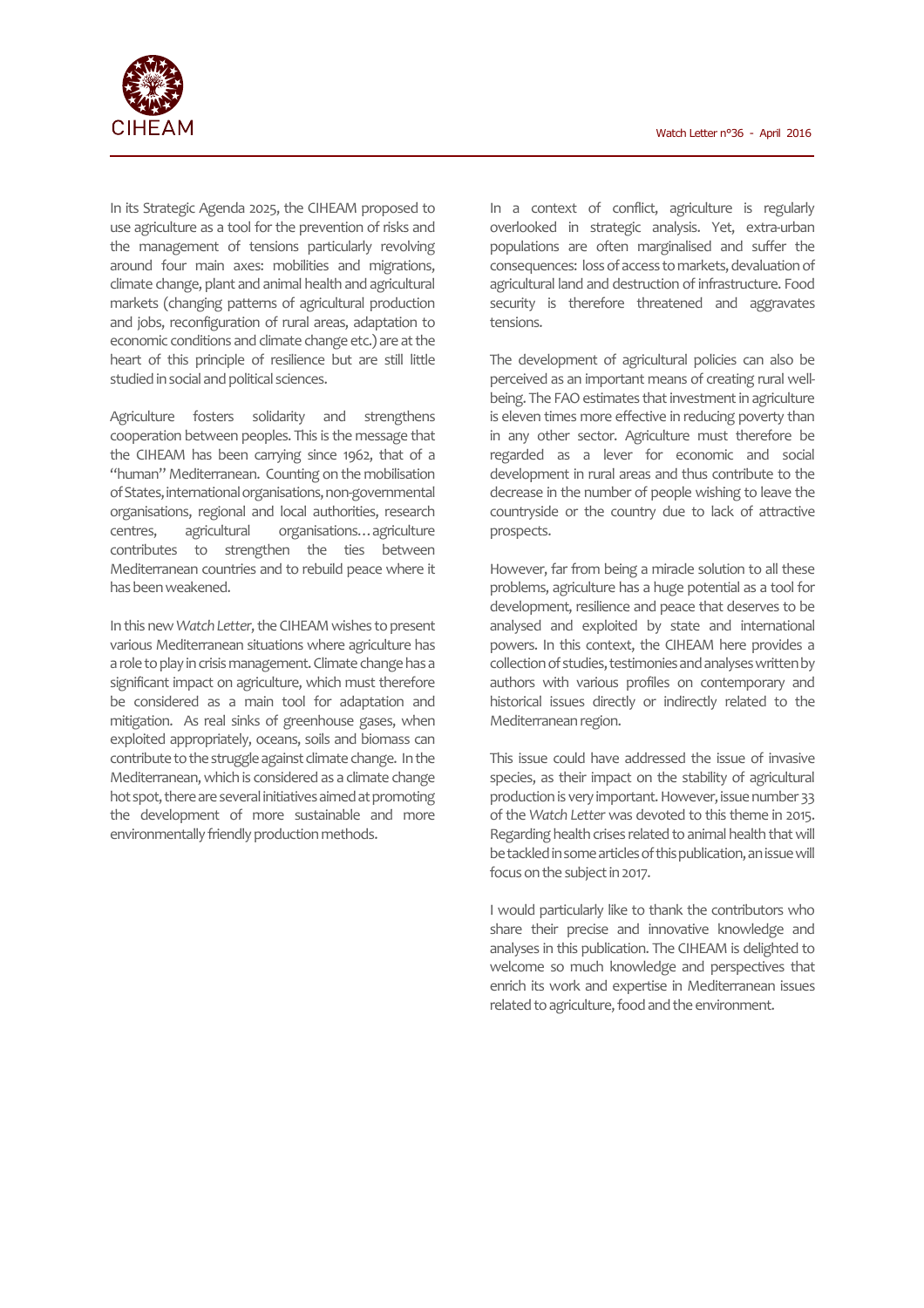

## *[French Version]*

En ce début de XXIème siècle, la Méditerranée, historique carrefour entre les continents et les aires géoculturelles, est toujours un lieu de grandes tensions qui secouent l'actualité internationale. Guerres, migrations, catastrophes naturelles, crises économiques et sociales, notre région est observée et commentée par la communauté internationale et représente encore aujourd'hui l'un des centres névralgiques de la politique mondiale.

Les crises que la Méditerranée traverse actuellement sont plurielles, tant par leur nature que par leur nombre. Les crises sécuritaires et les conflits tout d'abord, participent à la dégradation des conditions de vie des populations et des productions agricoles et portent un coup aux efforts réalisés en matière de sécurité alimentaire. En effet, les conflits ouverts et les tensions génèrent des pertes humaines, des déplacements de population, des problèmes d'accès à la terre, la détérioration voire la destruction totale des infrastructures notamment alimentaires (production, stockage, canaux de distribution…). Autant de situations graves qui peuvent être anticipées et pour lesquelles les effets peuvent être amenuisés.

Les crises climatiques et environnementales ensuite, car les accidents climatiques augmentent en fréquence et s'intensifient causant des dégâts sur la production agricole. Dans l'espace méditerranéen, les épisodes de sécheresses, les crues et les inondations, la désertification et l'altération des sols s'accentuent et menacent particulièrement la production de denrées alimentaires. N'oublions pas non plus, les crises sanitaires marquées par la résurgence d'épidémies, de ravageurs, de maladies du bétail et des plantes - généralement accompagnés de scandales médiatiques - qui peuvent impacter violemment les exploitants agricoles, l'agroindustrie et la distribution et provoquer des catastrophes économiques.

Puis il y a enfin, les crises économiques et financières qui fragilisent les relations interétatiques (embargos commerciaux, volatilité et hausses des prix, guerre économique, fermeture des marchés…) et qui détériorent les conditions de vie des populations et menacent leur bien-être. En période de crises, les consommateurs voient baisser leur pouvoir d'achat et subissent les conséquences des réductions de budgets publics (arrêt des produits subventionnés, taxes supplémentaires etc.) tandis que la profession agricole doit faire face aux risques de faillite, au tassement des marchés, aux malaises sociaux (grèves, manifestations, etc.) à l'issue parfois tragique (suicides).

Si les crises économiques sont un facteur aggravant et complémentaire aux autres formes de crises, elles peuvent néanmoins être à l'origine d'innovations et de réorganisations salutaires. En effet, qu'il s'agisse de stratégies de survie ou de projets personnels/professionnels choisis, il a parfois été observé en réaction aux crises économiques, des dynamiques de « retour » à la terre et à la mer. Associés à l'économie « réelle », ces territoires apparaissent comme pourvoyeurs d'emplois et de solidarités locales.

Chacune de ces crises impacte directement l'agriculture et la production alimentaire. Détérioration des sols, problèmes d'accès à la terre, destruction des infrastructures de production, de stockage et de distribution, découragement de la force de travail; l'agriculture méditerranéenne doit être considérée comme un trait d'union à ces composantes géopolitiques et constituer un chantier prioritaire des politiques euro-méditerranéennes. Victime des crises contemporaines, l'agriculture doit aussi être étudiée comme un outil de résilience pour les populations rurales, mais également urbaines.

Initialement associé aux sciences physiques, le concept de résilience est de plus en plus souvent évoqué dans les sciences sociales pour décrire la capacité d'un individu ou d'un système à absorber les troubles et perturbations, à se réorganiser et à adapter ses méthodes de fonctionnement. Aujourd'hui, le concept de résilience est souvent considéré dans le développement et l'implémentation de politiques de prévention et de gestion des risques mais aussi dans l'analyse prospective, en particulier pour anticiper et surmonter les catastrophes naturelles ou humaines.